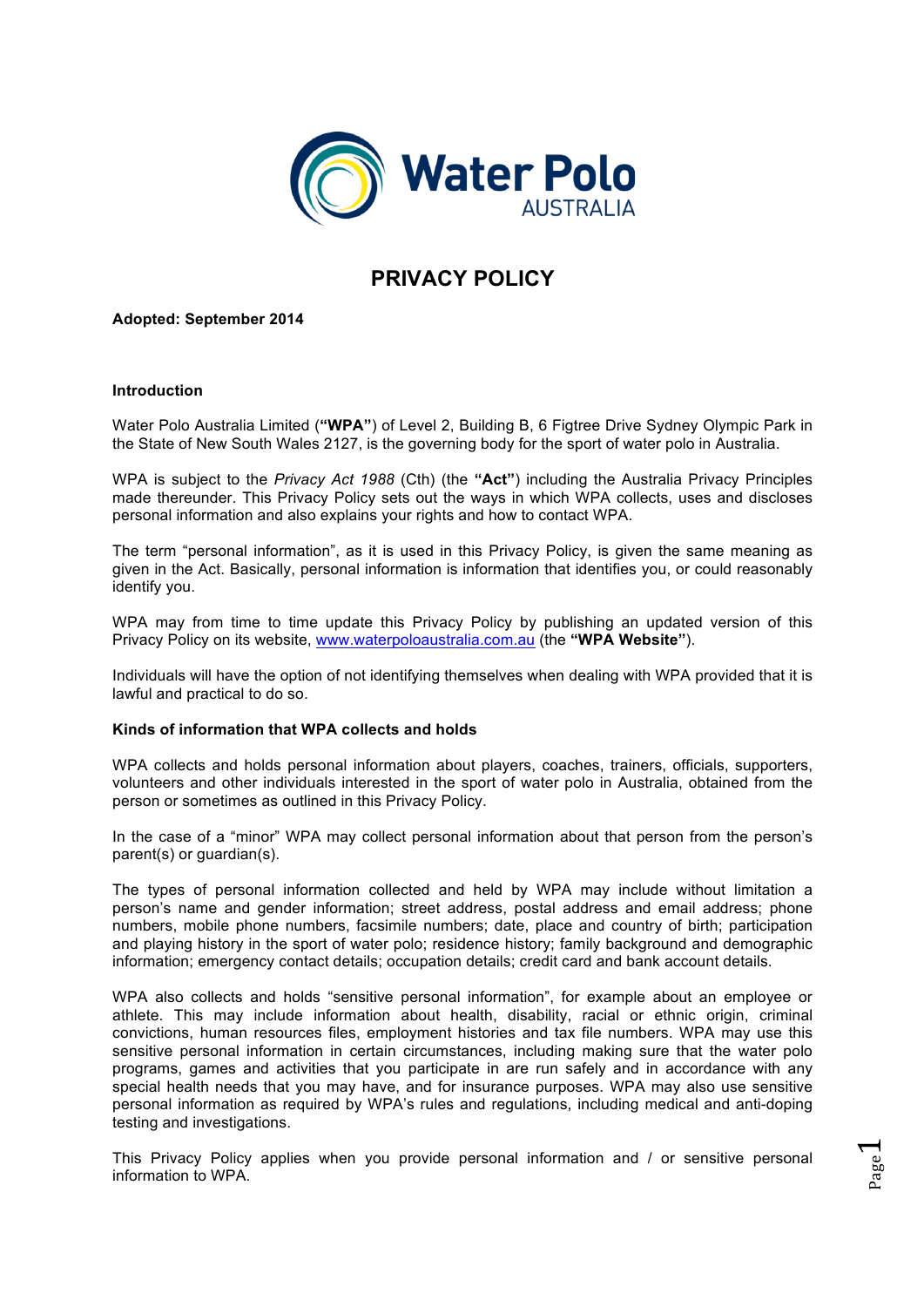## **Choice and anonymity**

If you choose not to provide certain personal information or sensitive personal information to WPA, WPA may not be able to communicate with you. It may also affect WPA's ability to provide you with the products and services that you require. For example, you may not be able to register to play water polo.

## **How WPA collects and holds personal information**

WPA collects personal information about you as is necessary for one or more of WPA's objectives, functions or activities in administering the sport of water polo in Australia, including for example:

- 1. Via the WPA Website.
- 2. When you provide personal information to WPA by filling in WPA-approved forms (such as when you register to play water polo, when you become a member of WPA, where you register as a referee or other official, and where you register to undertake a coaching or refereeing course).
- 3. When you contact WPA.
- 4. When you engage with WPA via social media.
- 5. When you subscribe with WPA to receive newsletters or other information.
- 6. When you are selected by WPA in a representative water polo team or where you enter into an agreement with WPA in your capacity as an elite water polo player.
- 7. When you enter into a competition conducted by or on behalf of WPA.

WPA may also collect personal information about you from third parties, including for example:

- 1. State and territory water polo governing bodies (**"State Bodies"**).
- 2. Water polo associations and clubs (**"Associated Bodies"**).
- 3. State and territory sports institutes and academies (together the **"SSIAs"**).
- 4. The Australian Sports Commission (**"ASC"**), Australian Institute of Sport (**"AIS"**) and Australian Olympic Committee (the **"AOC"**).
- 5. The Australian Sports Anti-Doping Authority (**"ASADA"**).
- 6. Fédération Internationale de Natation (**"FINA"**), the international governing body for the sports of swimming, open water swimming, diving, water polo, synchronised swimming and masters swimming.

Where WPA receives personal information about a person in circumstances where WPA did not solicit the information, WPA must determine whether it could have collected that personal information by soliciting that information from the person about whom the information relates. If WPA could not have so solicited the information, WPA must destroy or de-identify the information within a reasonable time provided that it is lawful and reasonable to do so.

#### **Special provisions in relation to sensitive personal information**

WPA will not collect sensitive personal information unless the person about whom the sensitive personal information relates has consented to the collection and: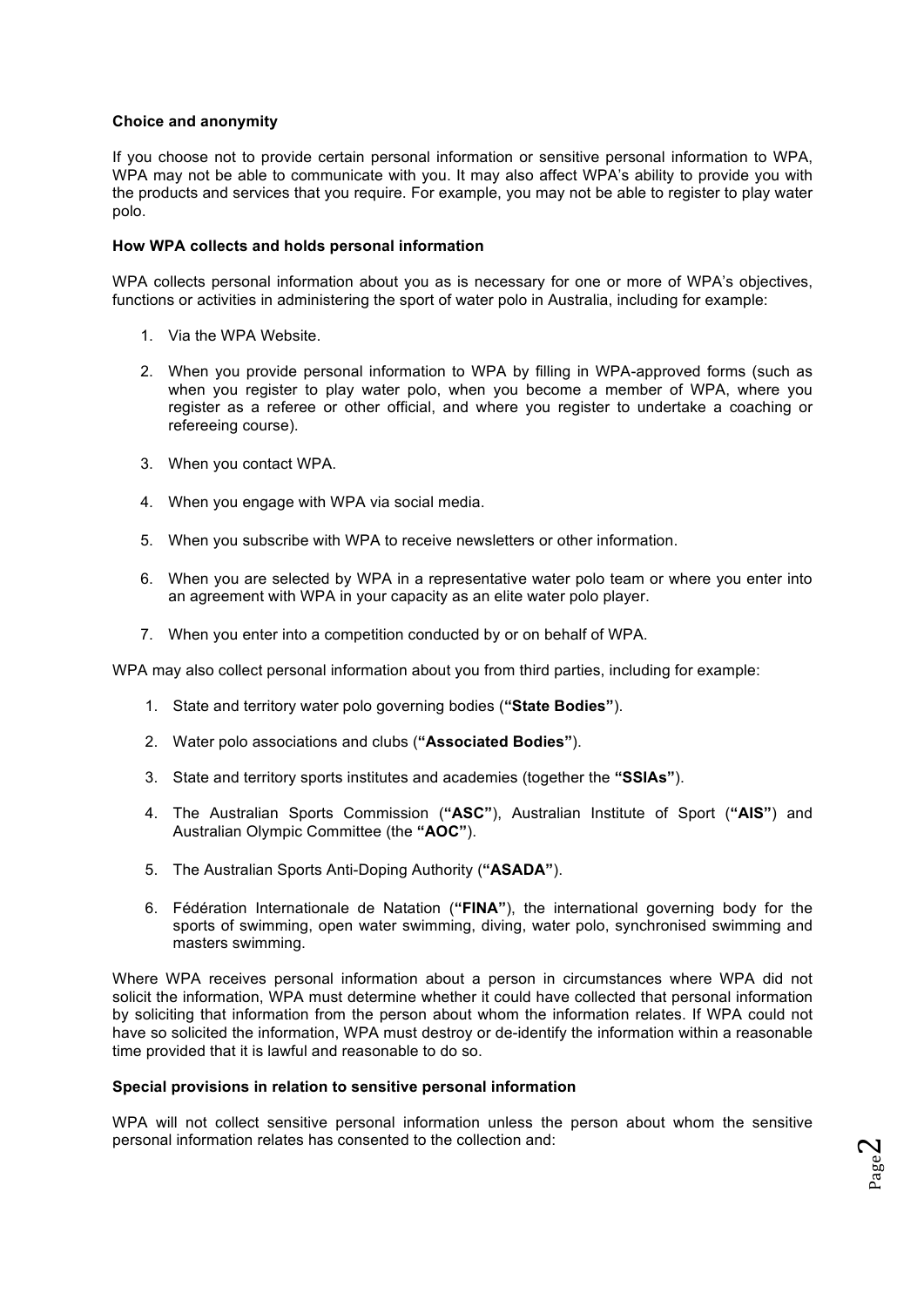- 1. WPA's rules, regulations and policies permit, or if WPA is otherwise permitted, to do so for purposes such as health, medical and anti-doping purposes, and in relation to the investigation of disputes; or
- 2. The collection is required by law; or
- 3. The collection is necessary to prevent or lessen a serious and imminent threat to the life or health of any individual, where the person about whom the sensitive personal information is collected:
	- (a) is physically or legally incapable of giving consent to the collection; or
	- (b) physically cannot communicate consent to the collection; or
- 4. The sensitive personal information relates to the activities of WPA; and where this sub-clause 4 applies
- 5. The sensitive personal information relates solely to a member of WPA or a person who has regular contact with WPA in connection with its activities.

## **The purpose for which WPA holds and collects personal information**

The primary purpose for which WPA collects and holds personal information about you is to enable WPA to achieve its objectives and perform its functions. WPA collects, holds, uses and discloses personal information about you for the following purposes:

- 1. To verify your identity.
- 2. To ensure compliance with rules, regulations and policies implemented by WPA and other organisations such as FINA and the International Olympic Committee (**"IOC"**) and the AOC.
- 3. To register you as a member of WPA and to play water polo.
- 4. To provide members with sports injury insurance.
- 5. To provide appropriate emergency or medical assistance in cases of injury or emergency.
- 6. To develop programs, activities, events, products, services and merchandise relating to water polo.
- 7. To provide you information about our products and services.
- 8. To contact you if you win a prize in a competition you have entered and send that prize to you.
- 9. For any use which is reasonably apparent at the time the information is collected.

#### **Disclosure by WPA of personal information to third parties**

WPA may share your personal information with any State Bodies and Associated Body which you have registered with, or expressed an interest in, which may use your personal information to administer the sport of water polo and keep you updated with information about those State Bodies and Associated Bodies.

WPA may also share your personal information with third parties in relation to the operation of WPA's business, including:

1. FINA, SSIAs, ASC, AIS, AOC and ASADA;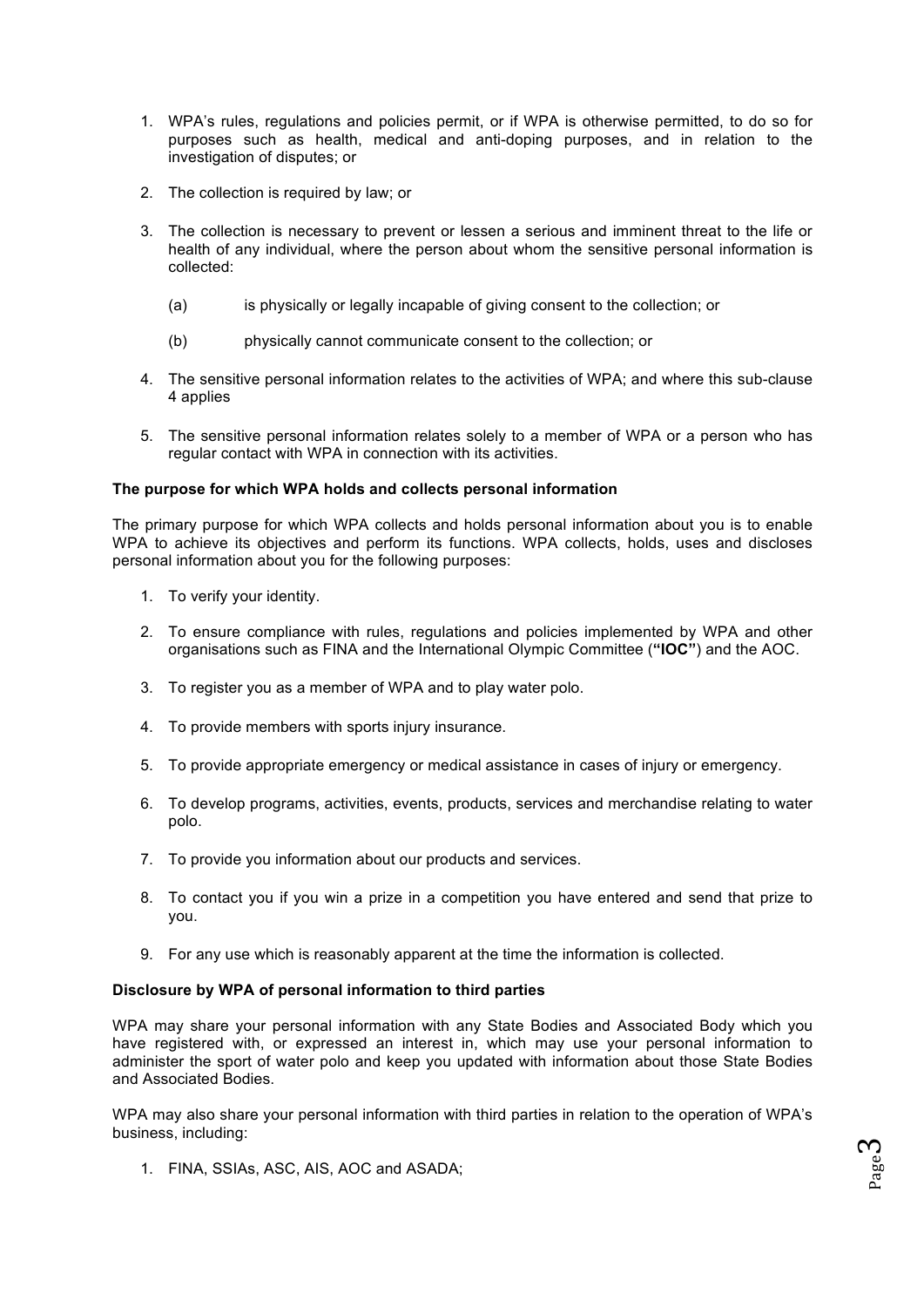- 2. WPA's insurers;
- 3. WPA's professional advisors, such as its lawyers and accountants;
- 4. WPA's sponsors, corporate partners and third party service providers, including ticketing agents;
- 5. As required or authorised by law, or where WPA has a public duty to do so;
- 6. When you have consented to your personal information being disclosed to others.

#### **Data quality**

WPA will take all reasonable steps to make sure that the personal information it collects, uses and discloses is accurate, complete and up to date.

## **Data security**

WPA will take all reasonable steps to:

- 1. Ensure that only authorised officers, staff and volunteers have access to the personal information.
- 2. Ensure that personal information is disclosed only in accordance with this Privacy Policy.
- 3. Protect the personal information from misuse and loss, from unauthorised access, modification or disclosure.
- 4. De-identify or destroy personal information when it is no longer needed by WPA or for legal requirements.

## **How an individual may access personal information about the individual that is held by WPA and seek the correction of such information**

Subject to some exceptions provided by law, you have the right to access your personal information. If we do not allow you access to any part of the personal information which we hold about you, we will tell you why.

For security purposes, if you would like to access personal information that WPA holds about you, we require that you put that request in writing. WPA will not charge you for lodging such a request to access your personal information; however WPA may charge you for WPA's reasonable costs in supplying you with access to this personal information.

If you would like to access the personal information that WPA holds about you, if you have any questions in relation to this Privacy Policy, or have a complaint, you can write to WPA you can write to the WPA Privacy Officer at Level 2, Building B, 6 Figtree Drive Sydney Olympic Park NSW 2127 or send an email to privacy@waterpoloaustralia.com.au.

#### **Correcting your personal information**

If you believe that personal information we hold about you is incorrect, incomplete or inaccurate, then you may request us to amend it.

We will consider if the information requires amendment. If we do not agree that there are grounds for amendment, then we will add a note to the personal information stating that you disagree with it.